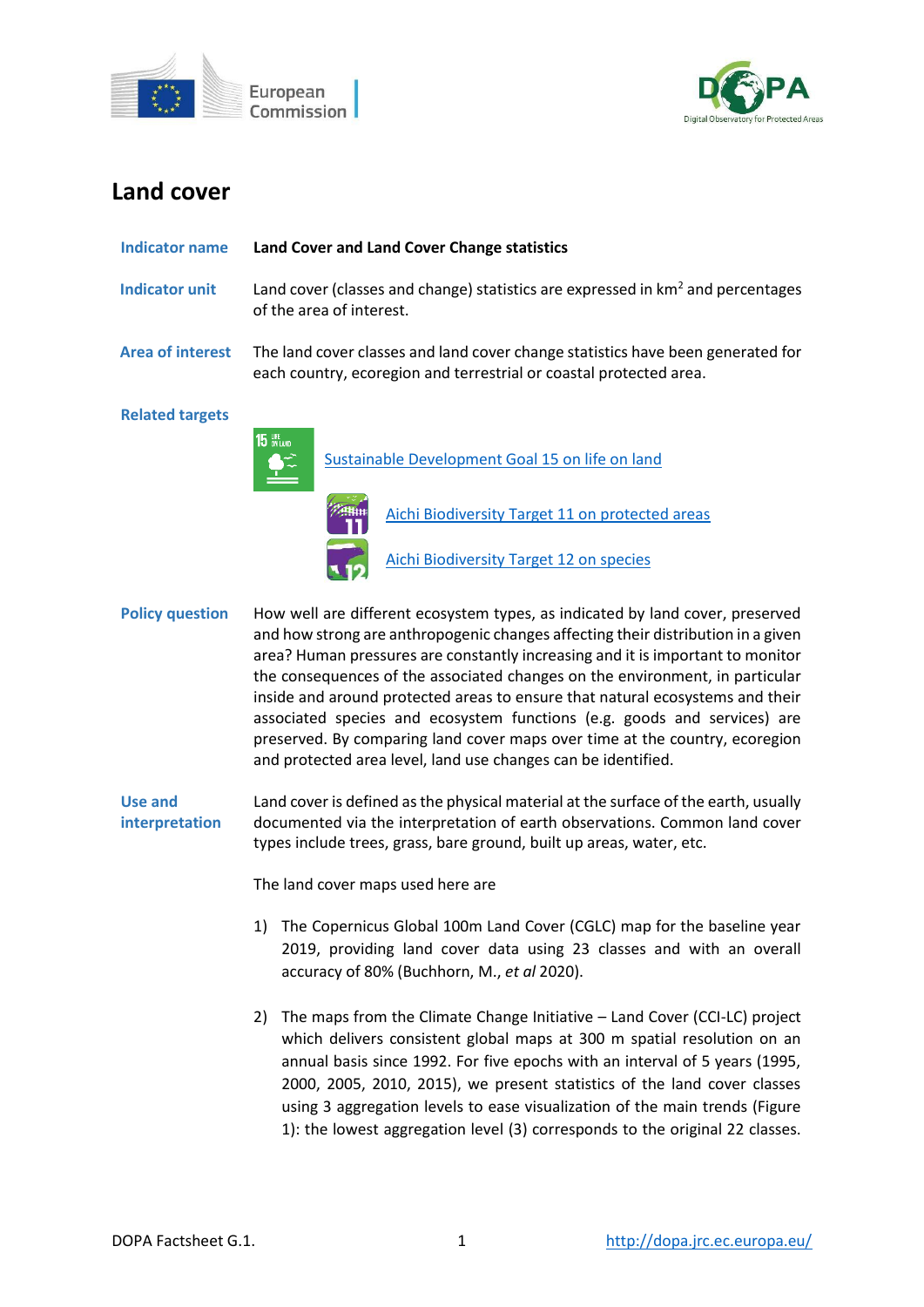The second one (level 2) shows 14 classes and the last one (level 1) covers only 4 classes.

We also display the transitions between classes which occurred from 1995 to 2015 (Figure 2), based on Climate Change Initiative – Land Cover (CCI-LC) data. Understanding whether grasslands or forests are converted into cropland or built up areas is essential to identify the land cover types that are most affected but also to understand the potential drivers between these changes (see e.g. Sanchez-Azofeifa *et al.*, 2003; Beresford *et al.*, 2013; Brink *et al.*, 2016). Note that the layer of the land cover change can be visualized to understand where and what types of changes occurred in the protected area.

End-users of the DOPA Explorer might sometimes detect significant differences between these statistics and those provided for the changes in surface water and/or for the changes in forest cover. These differences can be due to the use of different imagery, resolutions and methodologies. The changes reported by the specialized services on surface water and forest cover (see Factsheets G2 and G3, respectively) should be preferred over those derived from the global land cover maps discussed here.

| Land cover                                                                                                                                                                    |                                                              |                                | $\bullet$                            |
|-------------------------------------------------------------------------------------------------------------------------------------------------------------------------------|--------------------------------------------------------------|--------------------------------|--------------------------------------|
| Using three different aggregation levels, the land cover classes are provided for this protected area for the years 1995, 2000, 2005, 2010 and 2015 in km <sup>2</sup> and %. |                                                              |                                |                                      |
| Aggregation Level 1<br>ø                                                                                                                                                      | <b>O</b> Aggregation Level 2                                 | <b>O</b> Aggregation Level 3   |                                      |
| <b>0</b> 1995 Level 1<br><b>3</b> 2000 Level 1                                                                                                                                | <b>3</b> 2005 Level 1                                        | <b>0</b> 2010 Level 1          | <b>0</b> 2015 Level 1                |
|                                                                                                                                                                               | Land Cover 1995 level 1                                      |                                | $\equiv$                             |
|                                                                                                                                                                               |                                                              |                                |                                      |
|                                                                                                                                                                               |                                                              |                                |                                      |
|                                                                                                                                                                               |                                                              |                                |                                      |
|                                                                                                                                                                               |                                                              |                                | @ DOPA Services - CCI - WDPA 2018/07 |
|                                                                                                                                                                               | Land Cover Statistics - Year: 1995 - Level of Aggregation: 1 |                                |                                      |
| 15<br><b>Land Cover Class</b><br>% Covered                                                                                                                                    | 11                                                           | 11<br>Calculated Surface (km2) | It.<br>Color Map                     |
| Cultivated / managed land                                                                                                                                                     | 9.75                                                         | 52.2                           |                                      |
| Mosaic natural / managed land                                                                                                                                                 | 9.67                                                         | 51.7                           |                                      |
| Natural / semi-natural land                                                                                                                                                   | 37.67                                                        | 201.4                          |                                      |
| Water / snow and ice                                                                                                                                                          | 42.91                                                        | 229.5                          |                                      |

**Figure 1.** Land cover statistics for aggregation level 1 (4 classes only) for the year 1995 for the Doñana National Park, Spain.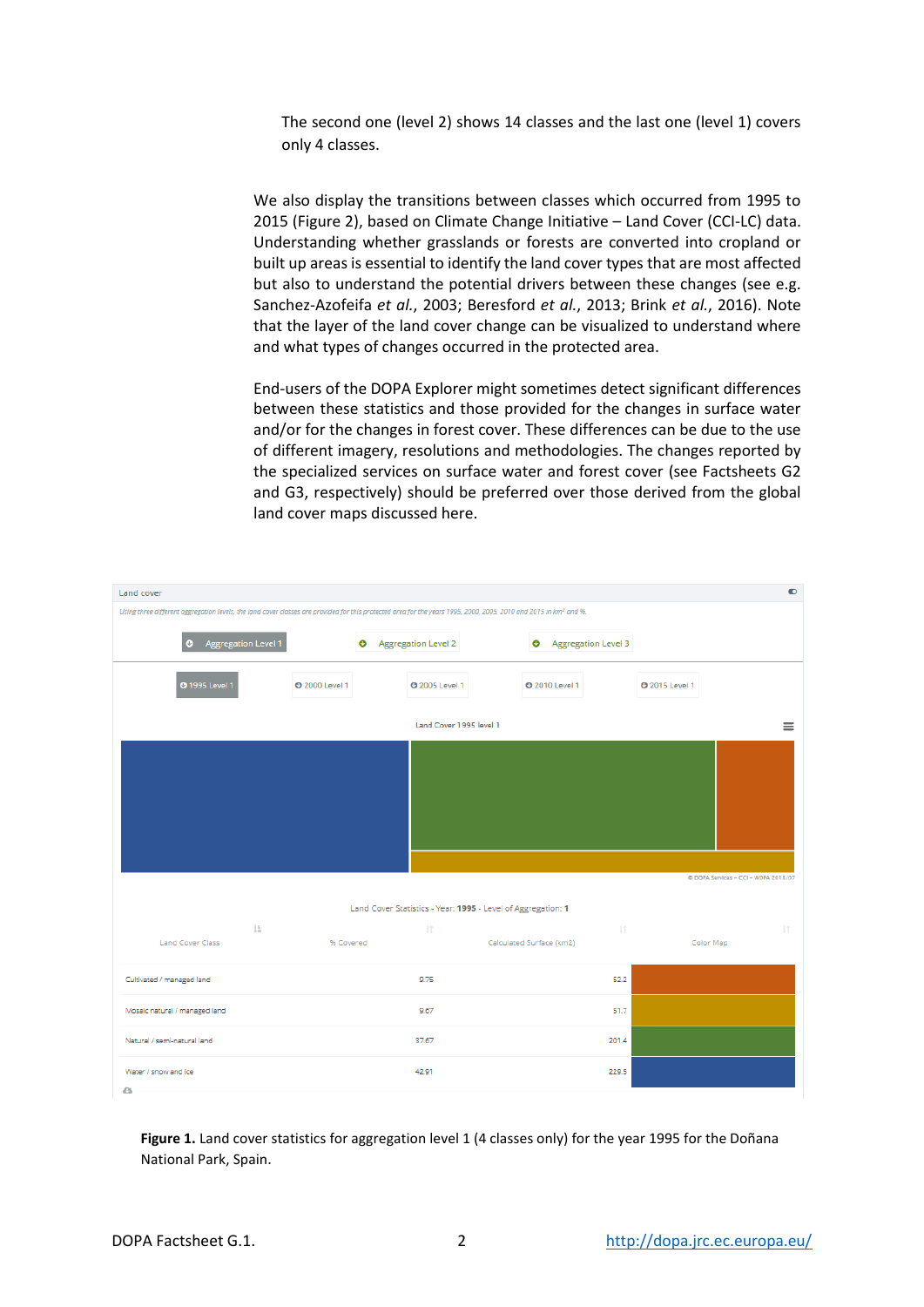| <b>S</b> Land Cover Change                   |                                                                                                                                                                                                                    | $\bullet$                     |
|----------------------------------------------|--------------------------------------------------------------------------------------------------------------------------------------------------------------------------------------------------------------------|-------------------------------|
| the land cover change between 1995 and 2015. | Using three different aggregation levels, the land cover classes are provided for this protected area for the years 1995, 2000, 2005, 2010 and 2015 in km <sup>2</sup> and %. Click on the map symbol to visualize | $M$ $\Theta$                  |
|                                              | Land cover change affected 31.2 km <sup>2</sup> (5.83 %) out of 534.8 km <sup>2</sup> between 1995 and 2015.                                                                                                       |                               |
| Natural / semi-natural land                  |                                                                                                                                                                                                                    | Cultivated / managed land     |
|                                              |                                                                                                                                                                                                                    | Mosaic natural / managed land |
| Water / snow and ice                         |                                                                                                                                                                                                                    | Natural / semi-natural land   |
| Mossic natural / managed land                |                                                                                                                                                                                                                    |                               |
| Cultivated / managed land                    |                                                                                                                                                                                                                    | Water / snow and ice          |
| 1995                                         |                                                                                                                                                                                                                    | 2015                          |

**Figure 2.** Transitions between different land cover classes (for the aggregation level 1) over the period 1995-2015 for the Doñana National Park, Spain.

**Key caveats** Since land cover data are derived from earth observations, uncertainties and accuracy in the land cover classification varies in space and time. Clouds are often obstructing observations in tropical regions and coastal areas, and vary a lot from year to year. Because land cover change affecting areas smaller than 1 km<sup>2</sup> will remain unnoticed, only, change statistics for small protected areas will have to be interpreted with more caution. Different sensors have also been used over time and the older yearly land cover maps are less reliable than the most recent ones. Still, because we use a time interval of 20 years, the main trends in land cover change are expected to be captured, especially if changes occur clearly between the aggregated classes. We refer to the documentation of the land cover CCI product (Land Cover CCI, 2017) for a detailed discussion about the main limitations of the product.

> Because all the above indicated statistics are computed within the boundaries for each protected area, these will be affected by the accuracy of the park boundaries.

**Indicator status** Published in peer reviewed papers and technical reports (see References).

## **Available data and resources**

**Data available** Land cover statistics are available: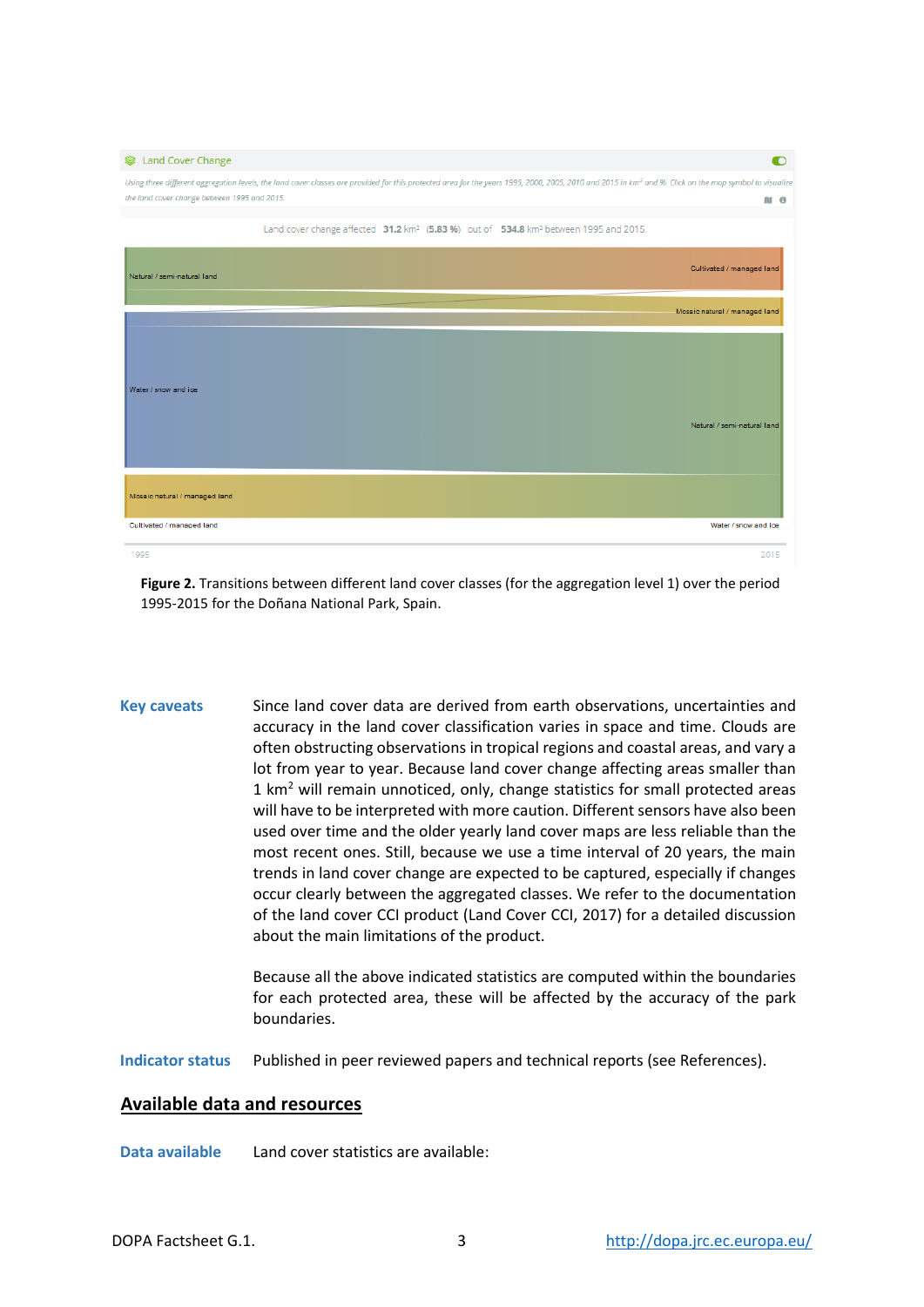- From ESA-CCI: years 1995, 2000, 2005, 2010 and 2015 at 300 m resolution using three different levels of aggregation. Statistics are reported in DOPA Explorer for all protected area at least as large as  $1 \text{ km}^2$ .

Statistics regarding the transitions between classes from 1995 to 2015 are provided graphically only for each protected area at least as large as  $1 \text{ km}^2$ , each country and each ecoregion.

- From Copernicus LC: year 2019 at 100m resolution, using the second level aggregation. Statistics are reported in DOPA Explorer for all protected area at least as large as 1  $km^2$  , for each country and for each terrestrial ecoregion.

**Data updates** Planned with each update of DOPA.

**Codes** The processing of the land cover statistics has been done using GRASS. More details are provided in the Documentation section of the DOPA web site, see <http://dopa.jrc.ec.europa.eu/>

# **Methodology**

**Methodology** Each land cover map has been used and overlaid by countries, ecoregions and all protected areas provided by the UNEP-WCMC and IUCN (2021). UNESCO Biosphere Reserves have been discarded as well as protected areas recorded only as points. The sum of the different land cover classes were computed for each area and for each year. This operation has been performed for three levels of aggregation (4, 14 and 22 land cover classes) corresponding to an increased level of detail. The aggregation rules are given in our technical documentation.

> For the time series (ESA-CCI product), each pixel of 300 m within the protected area, the country and the ecoregion, the land cover type has been stored for the years 1995 and 2015 to allow the detection of changes between classes from the same product over these years.

**Input datasets** The computed statistics have been produced using the following input datasets:

#### Protected Areas

● WDPA of January 2021 (UNEP-WCMC & IUCN, 2021).

o Latest version available from[: www.protectedplanet.net](http://www.protectedplanet.net/)

#### Country boundaries

Country boundaries are built from a combination of GAUL country boundaries and EEZ exclusive economic zones (see Bastin *et al.*, 2017).

- Global Administrative Unit Layers (GAUL), revision 2015.
	- o Latest version available online: <http://www.fao.org/geonetwork/srv/en/metadata.show?id=12691>
- Exclusive Economic Zones (EEZ) v9 (2016-10-21)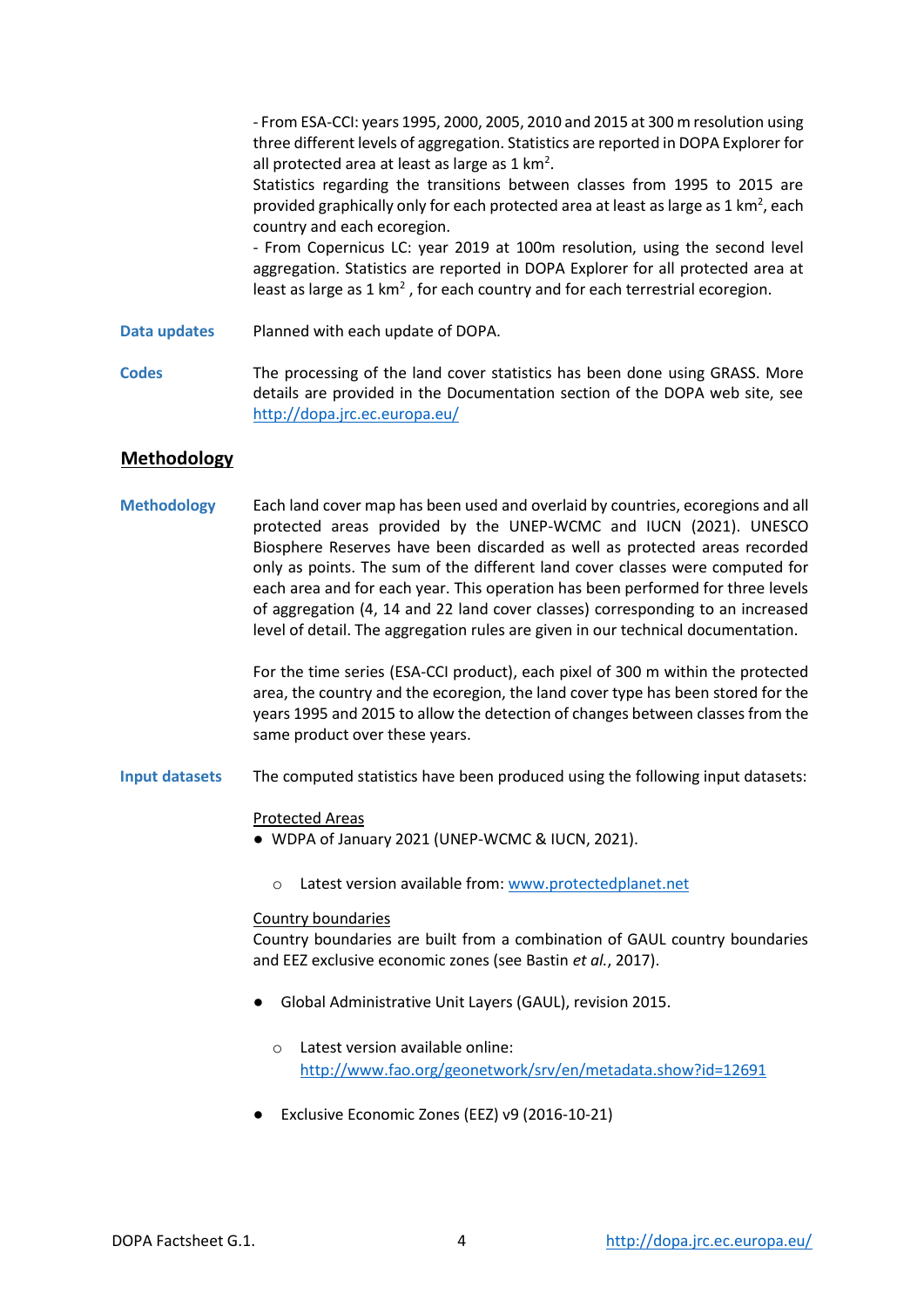o Latest version available from: <http://www.marineregions.org/downloads.php>

## Terrestrial Ecoregions of the World

- TEOW (Olson *et al.*, 2001)
	- o Latest version available from: [https://www.worldwildlife.org/publications/terrestrial-ecoregions-of](https://www.worldwildlife.org/publications/terrestrial-ecoregions-of-the-world)[the-world](https://www.worldwildlife.org/publications/terrestrial-ecoregions-of-the-world)

## Land Cover

- Copernicus Global Land Operations, Global 100m Land Cover map for the year 2019 (Buchhorn, M., *et al* 2020)
	- o Latest version available from: <https://land.copernicus.eu/global/products/lc>
- Annual global land cover maps for the years 1995, 2000, 2005, 2010, 2015. (Land Cover CCI, 2017).
	- o Latest version available from: <http://maps.elie.ucl.ac.be/CCI/viewer/index.html>

## **References** Bastin, L., *et al.* (2017). Processing conservation indicators with Open Source tools: Lessons learned from the Digital Observatory for Protected Areas. In: *Free and Open Source Software for Geospatial (FOSS4G)* Conference Proceedings: Vol 17, Article 14. August 14-19, 2017, Boston, MA, USA. <http://scholarworks.umass.edu/foss4g/vol17/iss1/14>

Beresford, A. E., *et al.* (2013). Protection reduces loss of natural land-cover at sites of conservation importance across Africa. *PLoS ONE, 8*: e65370. <https://dx.doi.org/10.1371/journal.pone.0065370>

Brink, A., *et al.* (2016). Indicators for assessing habitat values, pressures and threats for protected areas – an integrated habitat and land cover change approach for the Udzungwa Mountains National Park in Tanzania. *Remote Sensing*, 8(10), 862.<http://dx.doi.org/10.3390/rs8100862>

Buchhorn, M.; Smets, B.;Bertels, L.; De Roo, B.;Lesiv, M.; Tsendbazar, N.E., Linlin, L., Tarko, A.(2020): Copernicus Global Land Service: Land Cover 100m: Version 3Globe 2015-2019: Product User Manual; Zenodo, Geneve, Switzerland, September 2020; http://dx.doi.org/10.5281/zenodo.3938963

Land Cover CCI (2017). Product User Guide Version 2.0 [http://maps.elie.ucl.ac.be/CCI/viewer/download/ESACCI-LC-Ph2-](http://maps.elie.ucl.ac.be/CCI/viewer/download/ESACCI-LC-Ph2-PUGv2_2.0.pdf) [PUGv2\\_2.0.pdf.](http://maps.elie.ucl.ac.be/CCI/viewer/download/ESACCI-LC-Ph2-PUGv2_2.0.pdf)

Olson, D. M., *et al.* (2001). Terrestrial ecoregions of the world: A new map of life on Earth. *Bioscience*, 51: 933–938. [https://doi.org/10.1641/0006-](https://doi.org/10.1641/0006-3568(2001)051%5b0933:TEOTWA%5d2.0.CO;2) [3568\(2001\)051\[0933:TEOTWA\]2.0.CO;2](https://doi.org/10.1641/0006-3568(2001)051%5b0933:TEOTWA%5d2.0.CO;2)